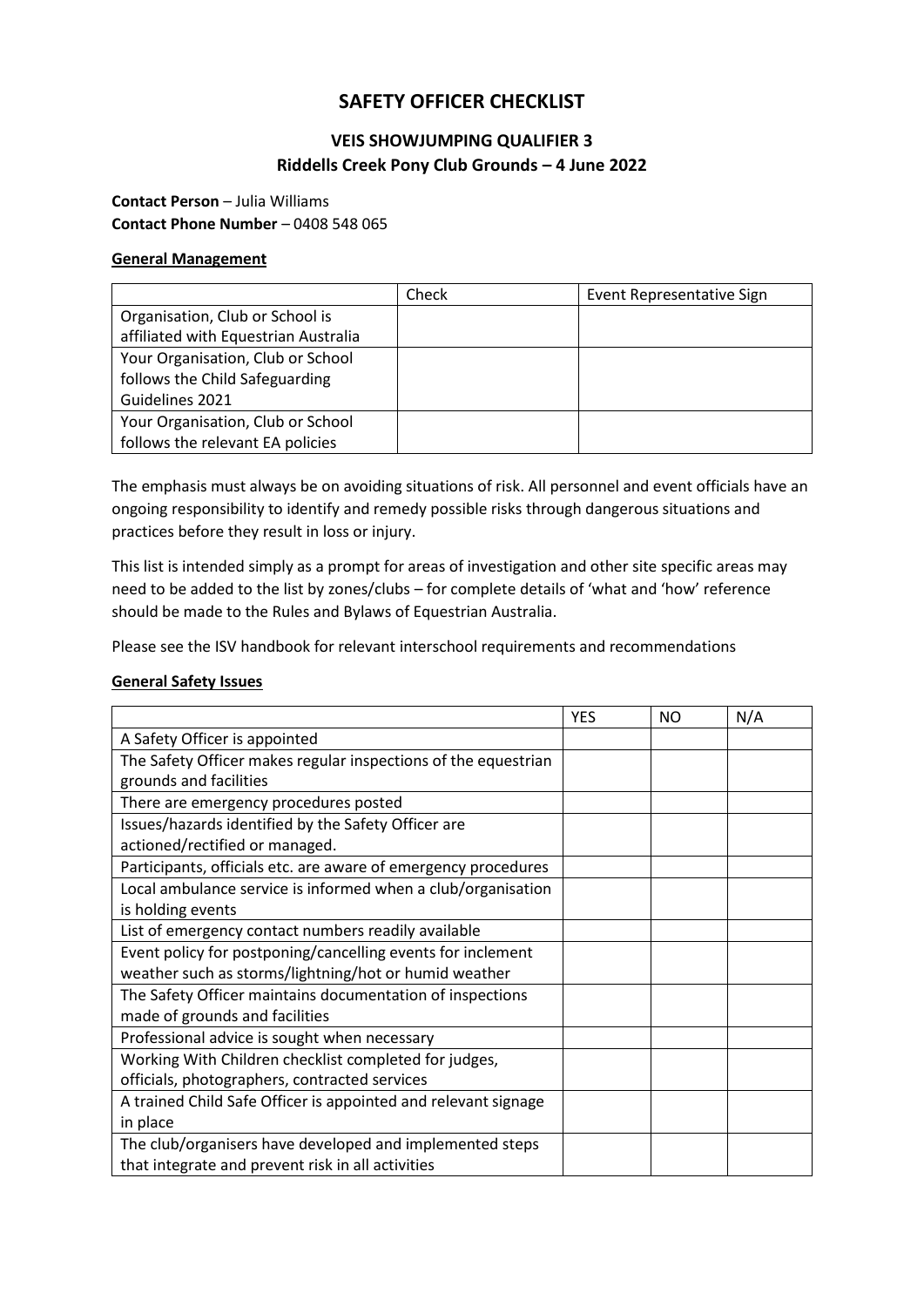### **Grounds and Venue**

|                                                                 | <b>YES</b> | NΟ | N/A |
|-----------------------------------------------------------------|------------|----|-----|
| The grounds/venue used are in good order and suited for         |            |    |     |
| purpose                                                         |            |    |     |
| Level, no serious potholes/uneven areas                         |            |    |     |
| Surfaces for riding are not too wet (no slippery or boggy       |            |    |     |
| patches)                                                        |            |    |     |
| Surfaces are clear of any rubbish or hazards that could present |            |    |     |
| problems                                                        |            |    |     |
| The grounds are maintained (check long grass, overhanging       |            |    |     |
| branches or trees)                                              |            |    |     |
| The fencing enclosing the grounds is in good order              |            |    |     |
| The main gate is in operating condition. To be closed when      |            |    |     |
| any event is being conducted                                    |            |    |     |
| Unsuitable areas have been cordoned off and signage posted      |            |    |     |
| Procedures are in place to manage hazards                       |            |    |     |

## **Parking/Traffic Arrangements**

|                                                                  | <b>YES</b> | NO. | N/A |
|------------------------------------------------------------------|------------|-----|-----|
| There is adequate room for floats/trucks                         |            |     |     |
| Vehicles are not parked in horse areas                           |            |     |     |
| There is good access for emergency vehicles                      |            |     |     |
| Footpaths/lanes are left clear for pedestrians                   |            |     |     |
| If needed, there are marshals assigned to direct traffic control |            |     |     |

## **Fall, Trip, Snag and Bump Hazards Control**

|                                                            | YES | <b>NO</b> | N/A |
|------------------------------------------------------------|-----|-----------|-----|
| The activity equipment is safe to use                      |     |           |     |
| Any unsafe equipment been identified & marked as such      |     |           |     |
| (unsafe for use, out of order, do not start, caution etc.) |     |           |     |
| Electric power cables buried or arranged overhead          |     |           |     |
| Water lines, hoses etc. are buried or arranged overhead    |     |           |     |

# **Facilities to deal with an injury or medical emergency**

|                                                                   | <b>YES</b> | NO. | N/A |
|-------------------------------------------------------------------|------------|-----|-----|
| External First Aid provider in place prior to commencement        |            |     |     |
| At least a Level 2 First Aid attendant rostered for duty at event |            |     |     |
| First Aid is aware of any severe medical alerts for riders        |            |     |     |
| The First Aid post/vehicle is clearly signed and accessible       |            |     |     |
| First Aid kit for humans                                          |            |     |     |
| First Aid kit for horses                                          |            |     |     |
| First Aid kits kept in an accessible and secure place             |            |     |     |
| Location of defibrillators is known and clearly signed.           |            |     |     |
| Riders and officials are aware of interschool rider requirement   |            |     |     |
| to attend First Aid if they fall, for any reason even minor       |            |     |     |
| There is an accident report system for recording of any           |            |     |     |
| incidents occurring                                               |            |     |     |
| There is a means of contacting the local hospital, ambulance,     |            |     |     |
| doctor, vet, police                                               |            |     |     |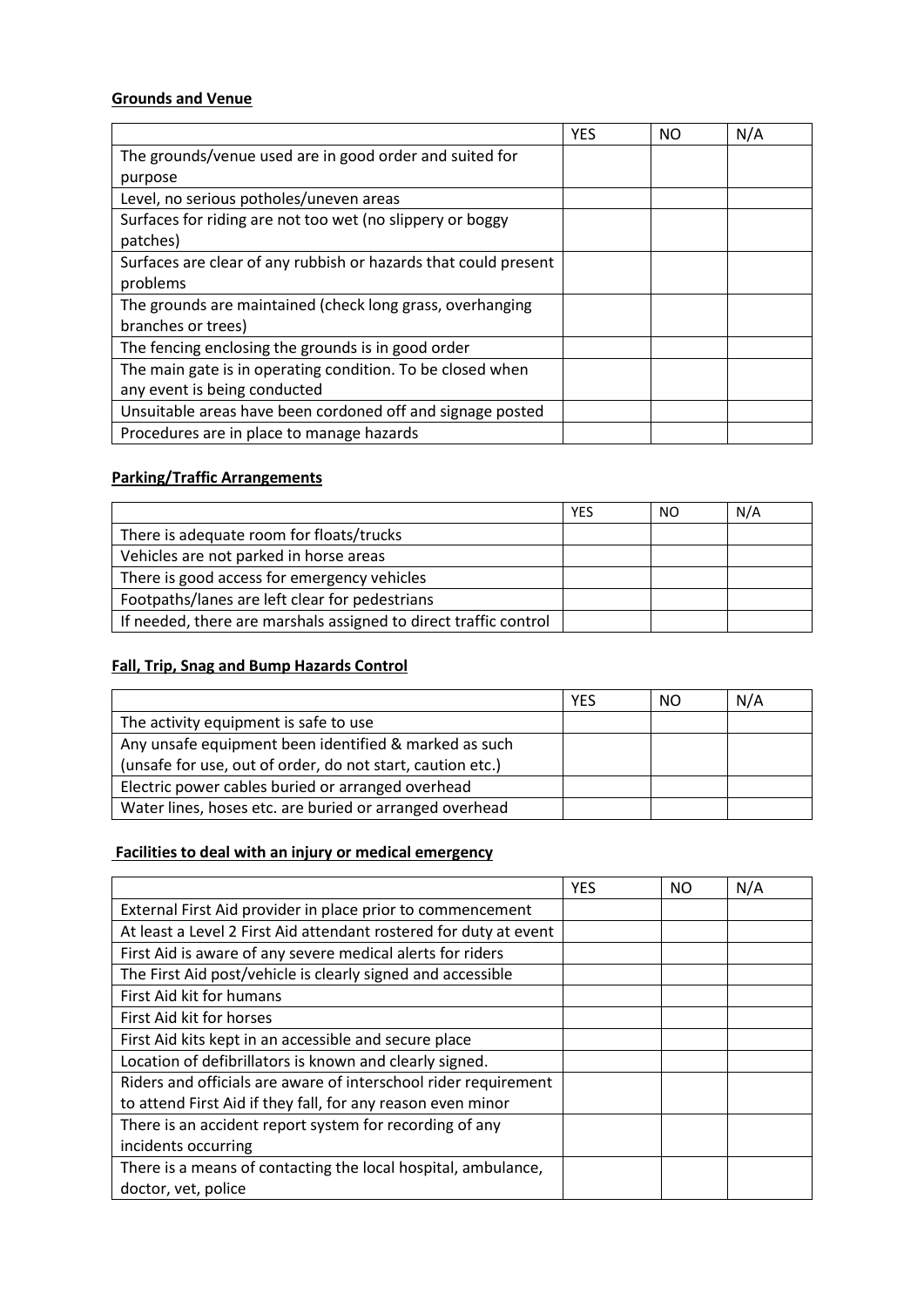# **Buildings/structures in good repair, stable and safe to occupy**

|                                                                  | <b>YES</b> | NΟ | N/A |
|------------------------------------------------------------------|------------|----|-----|
| The approaches (ramps, steps etc.) are firm, clear and non-slip  |            |    |     |
| Any handrails provided are in safe working condition             |            |    |     |
| Any hazards recognised from previous events have been            |            |    |     |
| corrected (loose boards, slippery floors, inadequate guard rails |            |    |     |
| etc.                                                             |            |    |     |
| Any loose materials or projections liable to injure or cause     |            |    |     |
| damage are secured                                               |            |    |     |

### **Riding Protocols**

|                                                                    | <b>YES</b> | <b>NO</b> | N/A |
|--------------------------------------------------------------------|------------|-----------|-----|
| Levels, classes, lessons modified for riders' ability              |            |           |     |
| Equipment used is in accordance with recommendations               |            |           |     |
| Equipment used is checked for faults and maintained regularly      |            |           |     |
| Instructors aware of any pre-existing medical conditions of        |            |           |     |
| riders such as asthma or diabetes?                                 |            |           |     |
| Instructors, first aiders are aware of medication, which riders    |            |           |     |
| may require such as an epipen, ventolin                            |            |           |     |
| Any riders graded for jumping are at the correct level             |            |           |     |
| Riders graded are regularly reviewed                               |            |           |     |
| Riders' helmets and other equipment conforms with Australian       |            |           |     |
| Standards including helmet tagging                                 |            |           |     |
| Equipment used and worn by riders is correct.                      |            |           |     |
| Riders advised to replace helmets after a heavy impact?            |            |           |     |
| Instructors/officials are dressed appropriately for the conditions |            |           |     |
| i.e. sunscreen, hat, warm clothing                                 |            |           |     |

## **LOGISTICS**

|                                                             | <b>YES</b> | NO. | N/A |
|-------------------------------------------------------------|------------|-----|-----|
| Quiet room for scorer with power and heat/cold depending on |            |     |     |
| weather away from spectators                                |            |     |     |
| Coordinator judges, officials, stewards                     |            |     |     |
| Communication system e.g. walkie talkies                    |            |     |     |

### **FITNESS INSPECTIONS**

SHOWJUMPING PHASE

|                                                                      | YES | NO | N/A |
|----------------------------------------------------------------------|-----|----|-----|
| The competition arena is of sufficient size                          |     |    |     |
| The ground is satisfactory                                           |     |    |     |
| The quality and maintenance of the jumping obstacles is good         |     |    |     |
| The red and white flags are in place on the obstacles, according     |     |    |     |
| to the rules                                                         |     |    |     |
| There are starting and finishing lines according to the rules        |     |    |     |
| The practice obstacles are within the height limits set by the rules |     |    |     |
| The practice obstacles flags are in place                            |     |    |     |
| Stewards are in attendance, briefed prior                            |     |    |     |